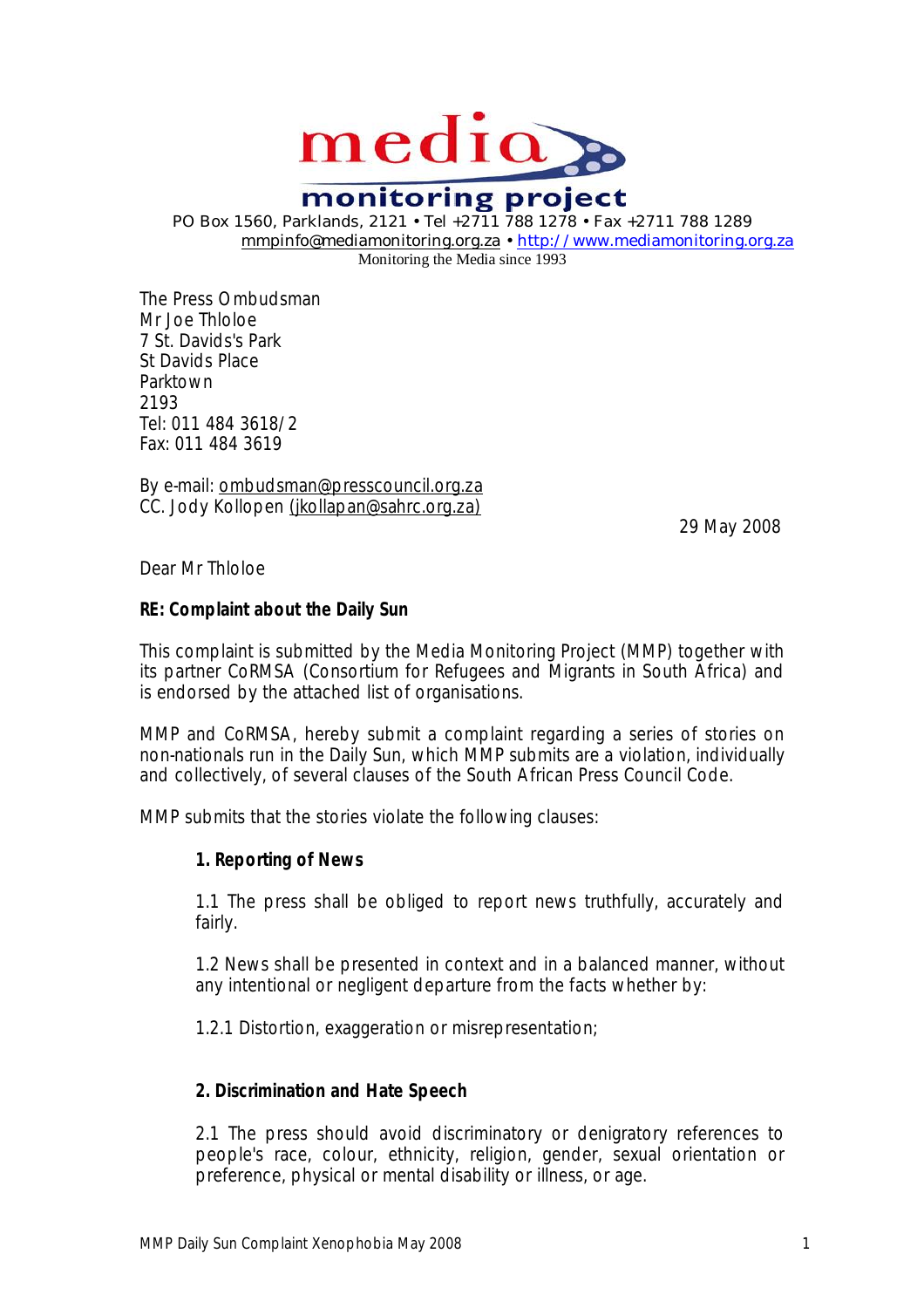2.2 The press should not refer to a person's race, colour, ethnicity, religion, gender, sexual orientation or preference, physical or mental illness in a prejudicial or pejorative context except where it is strictly relevant to the matter reported or adds significantly to readers' understanding of that matter.

- **3. Advocacy**
- 3.4 Not distorting the facts in text or headlines.

The complaint is made on the following terms:

In terms of the standard complaints procedure as set out on the Press Council Website, MMP hereby submits a complaint about an article published on the  $15<sup>th</sup>$ of May 2008.

While it seems to be common practice to submit a complaint on the basis of one article, in the present instance the complaint is based on one article together with a selection of articles from the 21st of May going back to the 8th of April 2008. As the most recent article is within the stipulated time for submission, MMP requests that the Ombudsman consider the complaint. Further, as the MMP is submitting a complaint based on an ongoing trend and pattern of reporting it is requested that the items which were reported over 14 days ago are considered as supporting evidence of the complaint.

The central elements of this complaint are: MMP submits that the *Daily Sun*'s ongoing and continued use of the term, "aliens" to refer to non-national's is inappropriate and discriminatory. In addition, its usage together with the manner of reporting and the structure of stories about non-nationals and government is such that it constitutes a fundamental violation of the basic principles of reporting news truthfully, accurately, fairly and in a manner that is balanced and placed within context (See Clause 1 of Press Code).

Furthermore, this complaint will show that the *Daily Sun* has failed to condemn the recent xenophobic attacks. Not only did the paper refrain from making a clear call to stop the violence (until an editorial on 26<sup>th</sup> May), but there is also a strong case for arguing that its reporting legitimates the recent violence by perpetuating stereotypes of foreign peoples. These reports are likely to leave readers with a construction of reality that explains current events in a distorted and untruthful manner.

In essence, the reporting of the *Daily Sun* appears to make the xenophobic violence understandable and justifiable, rather than clearly condemning it as unacceptable.

The following analysis shows that three main substantive conclusions emerge from the manner in which the recent xenophobic violence has been reported by *The Daily Sun*:

• Foreign nationals in South Africa are consistently presented as "aliens" and as the primary source of all problems;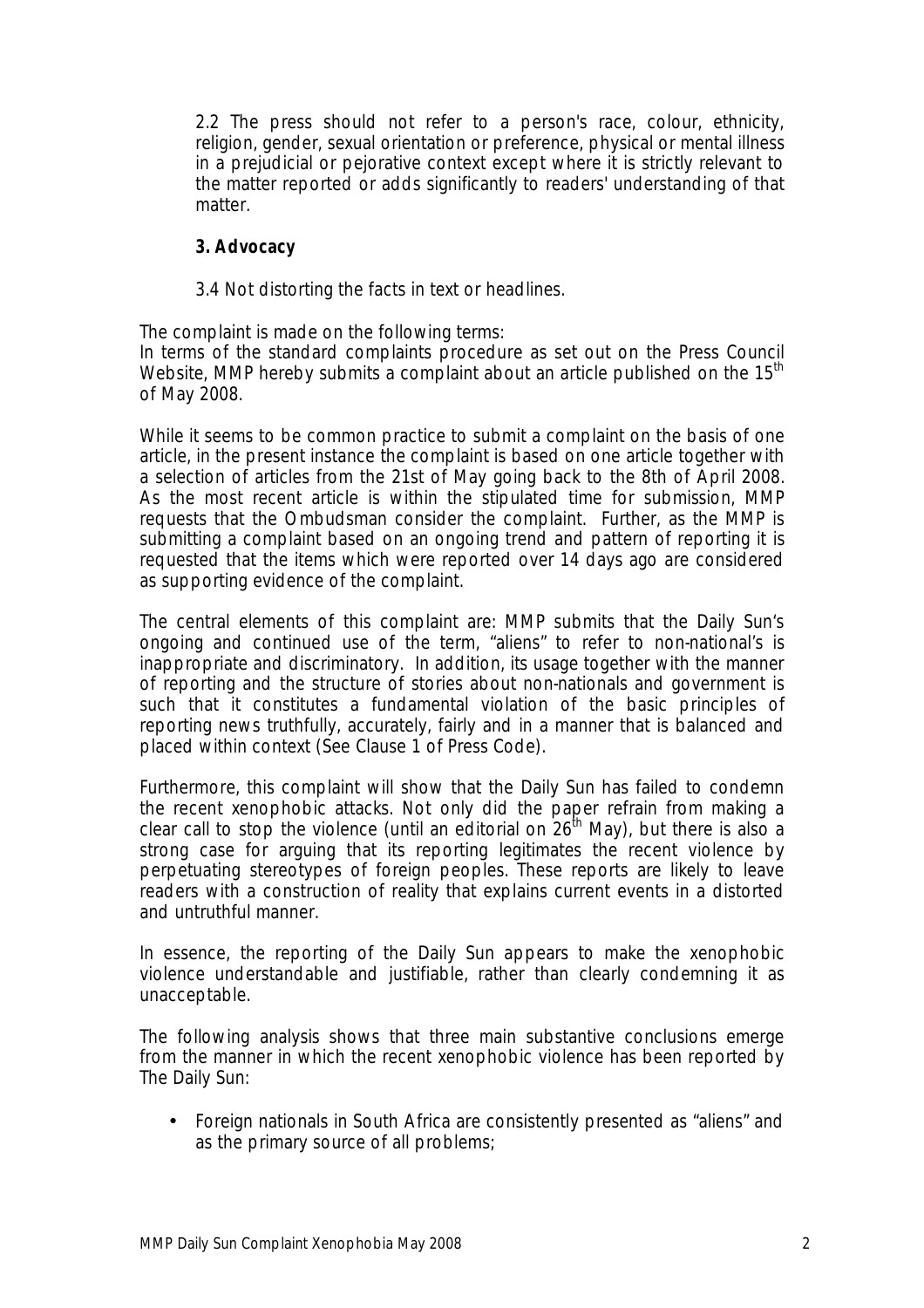- Government is presented as the institution that has enabled the 'aliens' to unfairly take advantage of South Africans and South African resources, and;
- Violence is portrayed as an understandable and legitimate reaction to this state of affairs.

### **1. Introduction**

### Media context:

Recent events and comments emerging from government and political parties have raised the potential for a media tribunal to be established as well as potential legislation in the form of the Film and Publications Amendment Bill to be put in pace, both mechanisms can be seen as a means of undermining press freedom. MMP has stated in a number of public platforms that media freedom needs to be protected and promoted and that for press self regulation is the most workable and reliable system. It is within this context that the media are required to demonstrate not only that in the overwhelming majority of instances that they operate ethically, and provide news in a balanced, fair and informative manner, but also, critically, that where media do err or violate the self regulatory press code, that action proportional to the violation is taken and seen to be taken.

The nature of this complaint is such that it deals with issues fundamental to journalism, and the scourge of racism. South Africa's racist history makes the current outbreak of xenophobic violence even more abhorrent and appalling, and places greater responsibility on all media in South Africa to challenge racism and xenophobia. For the purposes of this complaint, the MMP is taking racism and xenophobia to be intricately linked and equally repulsive, and in many instances one and the same.

### Assumptions:

It is uncontroversial to state that the media in providing the news do not simply reflect it, they re-tell, or re-present the news and the world to their audiences. There are a host of processes of selection involved in the production of news. These impact and determine every stage of news production ranging from selecting which stories and events will be included in an edition or bulletin to who speaks, where they come from and how the story is reported, imaged and structured.

While the majority of mass media have differing processes for determining their news, and while many media assert and adopt differing series of selection processes which affect the news produced, there are also commonly understood systems for reporting and commonly adopted practices. A practical example of the commonality of these principles can be seen in the print media's willingness to self regulate and agreement to adhere to basic principles codified in the South African Press Council's Press Code.

While there is enormous scope for exercising freedom of expression within the boundaries of the code, certain actions and reporting that may fall outside of the code may require censure from the press council's press ombudsman.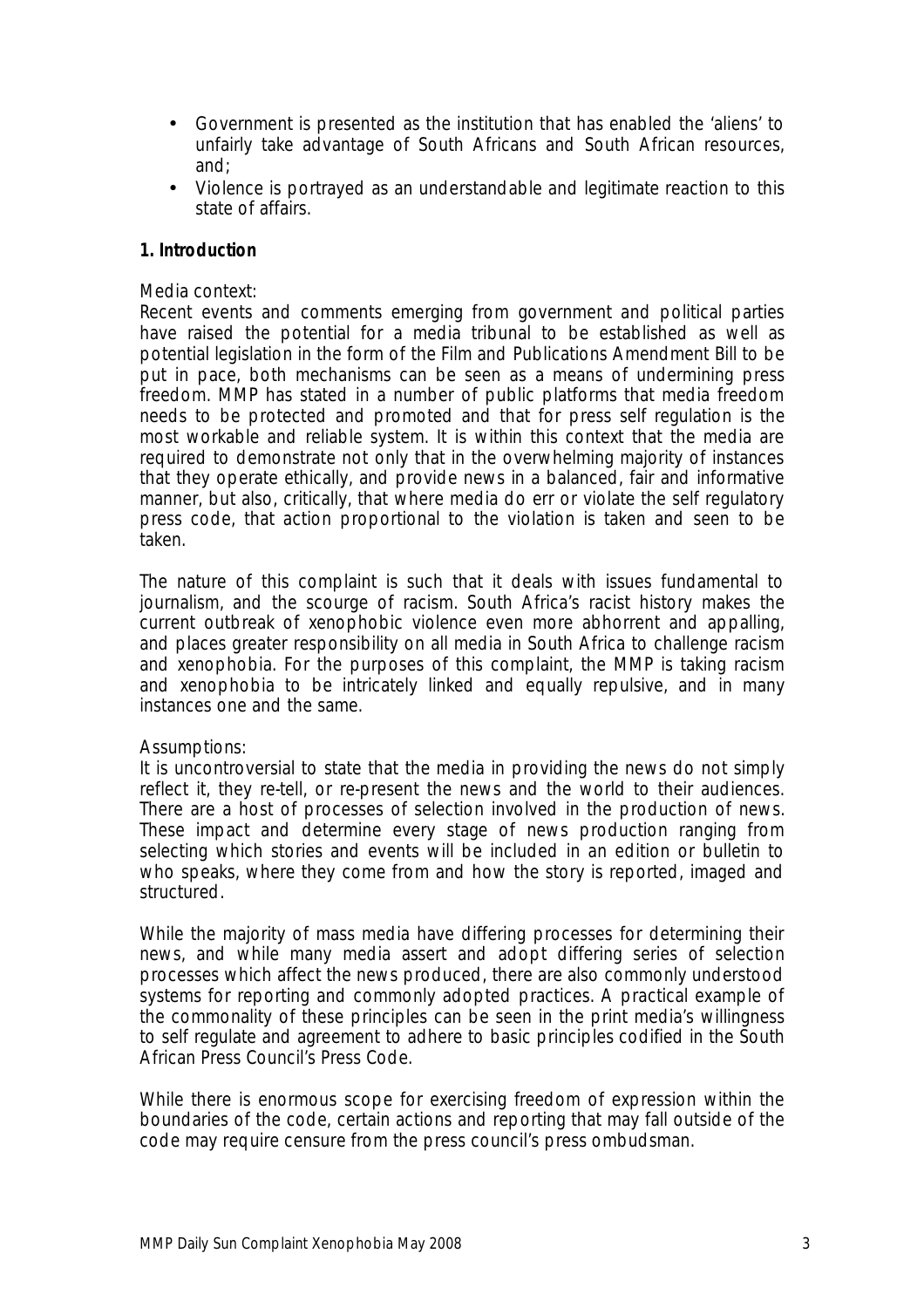As exemplified by the code, while there is great scope for diversity of views and opinions to be expressed within the boundaries of the code, both the code and the South African Constitution set out areas which either constitute a breach of the Code or fall outside of constitutional protection. Thus it makes sense for there to be a clause in the press code that deals with discrimination and hate speech.

The existence of the Press Code and the Constitution do not mean; however, that there will not be contraventions of either, or that the issues they seek to address will no longer occur. As evidenced from the recent violence in Gauteng, racial/ethnic/national discrimination is not only present but can take extreme, violent forms.

Overt discrimination is unlikely to be encountered in today's South African media. This is not to say that discrimination is no longer present in the media; rather that the manner in which it manifests is likely to be more shrewd and subtle. For example, a bias against a certain group can be found in the repeated use of certain words that can create labels with negative connotations. Researchers such as Paul Carter and Ruth Wodak who specialise in discourse stylistics and analysis, have shown, for example, that racism can emerge simply by the repeated use of simple words.

The MMP's commitment to freedom of expression is clear, and the MMP openly admits its bias towards human rights in the way it operates.

It should also be noted that the MMP has on various occasions commended the *Daily Sun* for its coverage of different issues including stories about children and child abuse. MMP further submits the *Daily Sun,* in its capacity as the biggest daily newspaper in South Africa, can play a very constructive and positive role in reporting the news in South Africa.

**2. The Complaint:** 

The MMP submits that the contraventions as set out below are extremely serious, given the context of the recent xenophobia based violence, further, that they occur as an ongoing pattern, and that they deal with the very fundamentals of journalism, and the rights to dignity and equality.

## The *Daily Sun*:

 $\overline{a}$ 

MMP monitors newspaper articles on race and xenophobia on a continual basis, and is able to pick up on trends in the media. One of the newspapers monitored on a daily basis is the *Daily Sun*. *Daily Sun* is the biggest daily newspaper in South Africa. It boasts a circulation of over 500 000 across Gauteng, Limpopo Province, Mpumalanga and Northwest Province, and plans to expand to KwaZulu-Natal, Free State and the Eastern Cape.<sup>1</sup>

Media 24, the publisher of the *Daily Sun*, describes their readers in and around the major urban centres of South Africa as predominantly black, working class,

<sup>&</sup>lt;sup>1</sup> [http://www.media24.com/generic.aspx?i\\_BusinessUnitID=3&i\\_CategoryID=5&lang=Eng](http://www.media24.com/generic.aspx?i_BusinessUnitID=3&i_CategoryID=5&lang=Eng)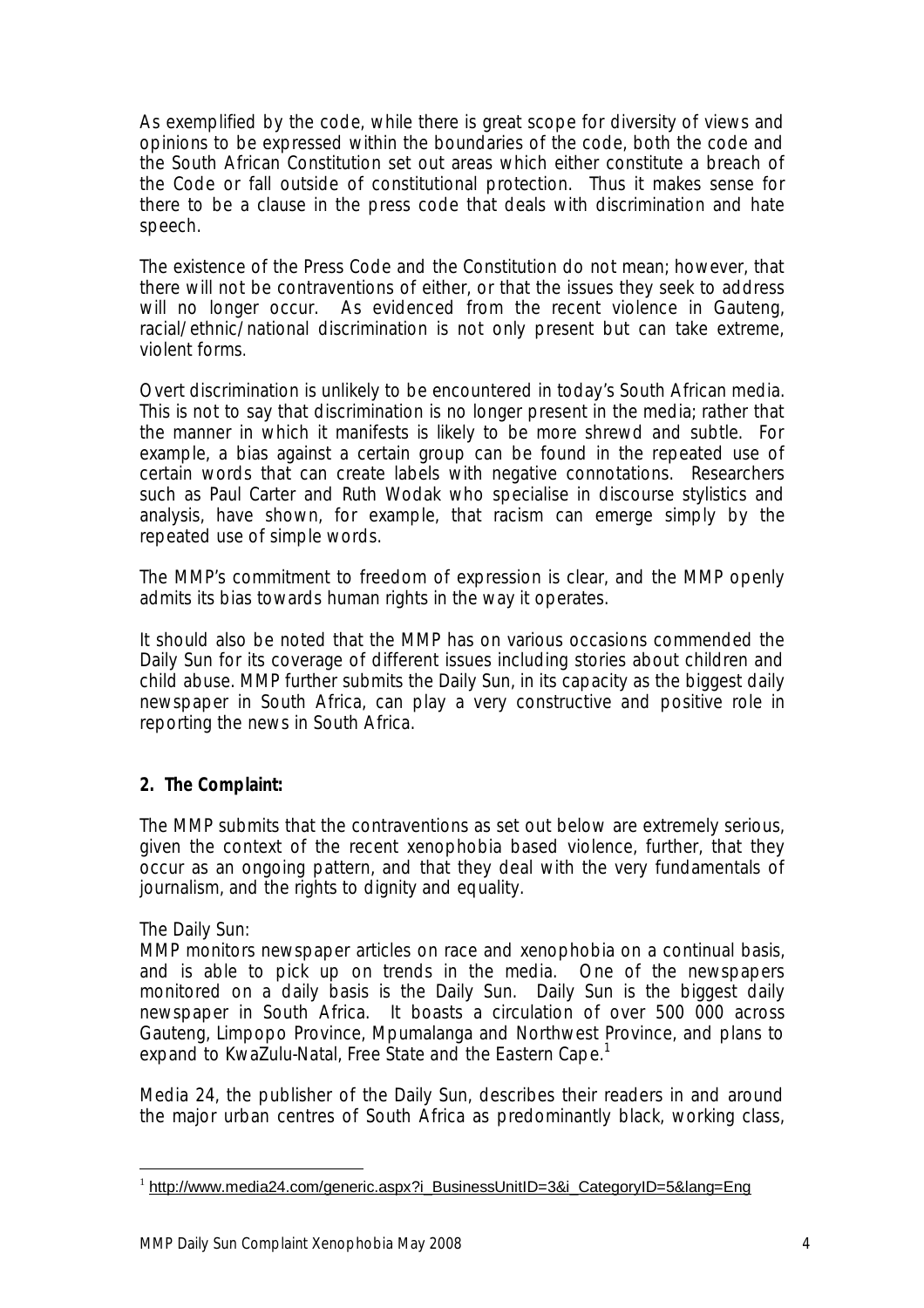English literate with a high school education – often also described as the economic core of South Africa.<sup>2</sup>

The *Daily Sun* is a tabloid newspaper, not only in format but also in style and focus. To an extent, this explains the paper's focus and approach to reporting and in some instances may entitle the paper to additional leverage in considering matters of news reporting. It is not surprising therefore, that the paper will focus on the dramatic and sensational and will tend to limit its news to factual, event based articles rather than providing articles with background and context. However, the paper still has a responsibility to its readers to give a fair and justifiable representation of reality and, like other print media in South Africa; it is obligated to operate within the limitations of the Press Code.

# **2.** *Daily Sun***'s construction of reality**

The *Daily Sun* has employed three primary frameworks for portraying non-South Africans and xenophobic-based violence, which influence the understanding and perception of the current xenophobic attacks in and around Johannesburg:

- Referring to foreigners as "aliens" and contextualising them in a negative manner;
- Representing the state as having completely failed the people, and;
- An oversimplification and distortion of the causes and responsibility for problems and causes of the violence.

## **Aliens**

One of the most striking features of the *Daily Sun's* reporting of the violence and during the period submitted is the ongoing and continued use of the word "aliens" used to refer to non-South Africans.

Since the Alien Control Act of 1991 was repealed and replaced by the Immigration Act in 2002, there does not appear to be any official sanction of the term "alien" to be used when referring to a non-national citizen of South Africa. Of course, this is not to say that media have stopped using the word, nor is it inherently wrong to do so. Newspapers *The Citizen* ("Two killed in attack on aliens" 13/05/2008 p. 3) and *The Sowetan (*"Aliens find refuge at Methodist church" 22/05/08 p. 6) have used the word, in a limited number of stories in their coverage on the current xenophobic attacks. However, the *Daily Sun* uses the term to refer to non-nationals of South Africa on a continual basis and in a continuously negative context.

What is meant by "aliens"?

In the Oxford English Dictionary, the world "alien" is defined as follows:

"Alien: adj. 1) belonging to a foreign country. 2) unfamiliar or unacceptable 3) relating to beings from other worlds. N. 1) a foreigner. 2) a being from another world."

The online source WordNet (r) 1.7, defines alien as:

 $\overline{a}$ <sup>2</sup> [http://www.media24.com/generic.aspx?i\\_BusinessUnitID=3&i\\_CategoryID=5&lang=Eng](http://www.media24.com/generic.aspx?i_BusinessUnitID=3&i_CategoryID=5&lang=Eng)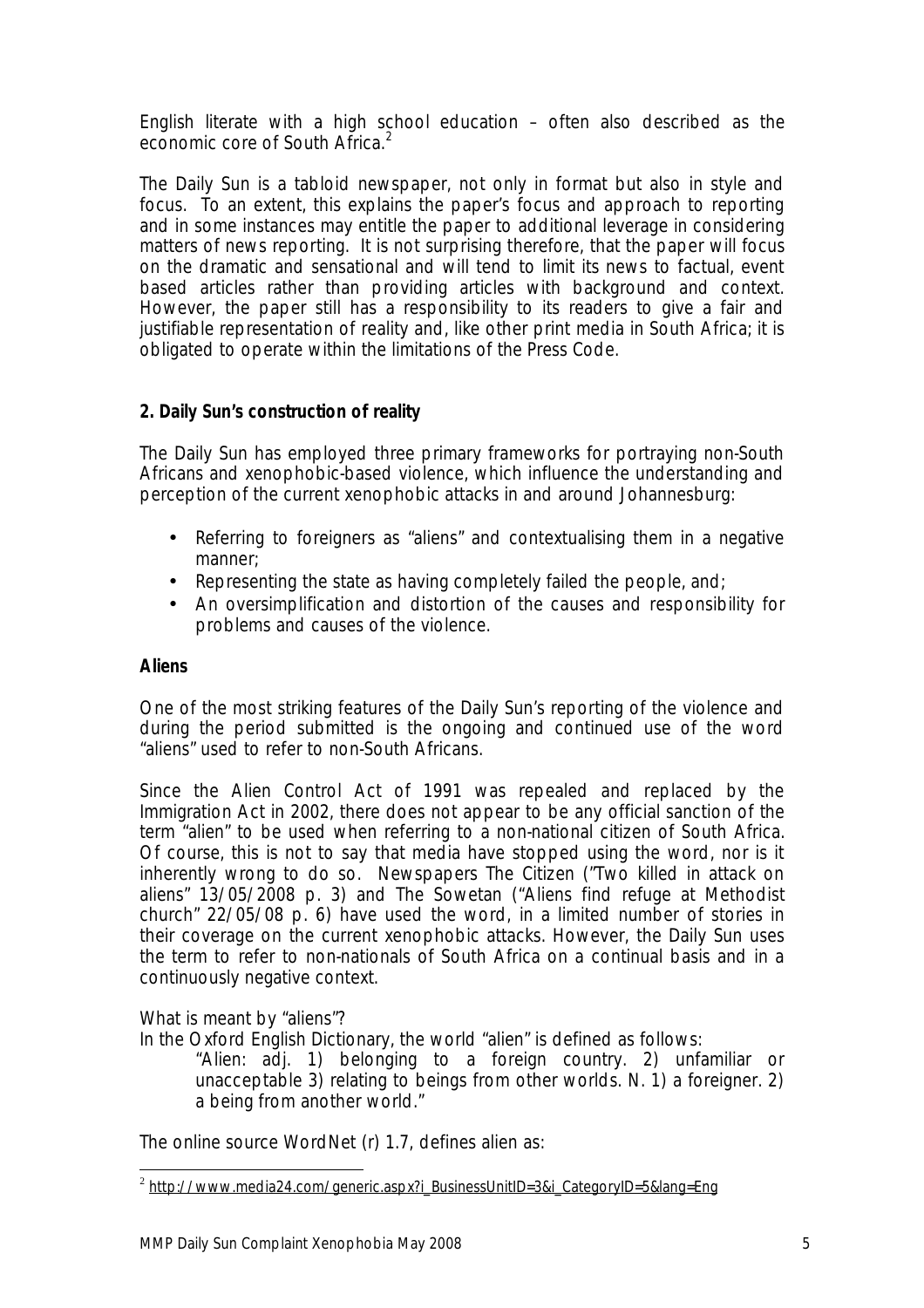"adj 1: not contained in or deriving from the essential nature of something; "an economic theory alien to the spirit of capitalism"; "the mysticism so foreign to the French mind and temper"; "jealousy is foreign to her nature" [syn: foreign]

2: being or from or characteristic of another place or part of the world; "alien customs"; "exotic plants in a greenhouse"; "moved to a strange country" [syn: exotic, strange]

n 1: a person who comes from a foreign country; someone who does not owe allegiance to your country [syn: foreigner, noncitizen, outlander] [ant: citizen]

2: anyone who does not belong in the environment in which they are found [syn: stranger, unknown]

3: a form of life assumed to exist outside the Earth or its atmosphere [syn: extraterrestrial being, extraterrestrial]

v : arouse hostility or indifference in where there had formerly been love, affection, or friendliness [syn: estrange, alienate, disaffect]"

(from [http://dictionary.die.net/alien,](http://dictionary.die.net/alien) accessed 20/05/08

What is clear from the above definitions is that the term "alien" is used to refer to something or somebody outside of the centre, something or somebody different to "us." The use of the term on a very basic level serves to locate those who it is applied to as not belonging in South Africa. In so doing it locates the reader, of the "the people's paper" as being the centre, or the "us".

It is again uncontroversial to note that language is not neutral, and certain words bring with them a series of connotations. New connotations can also be attached to a certain word by repetitive use of the word in a particular context, and MMP believes the *Daily Sun's* reporting on non-nationals in South Africa does exactly this. The word "alien" is consistently used in their reporting to produce an idea of who does and does not belong, or have a right to be, in this country.

The creation of the "Other" is a term extensively discussed by Edward Said in his social theory of orientalism, and refers to the manner in which social groups form their identities and generate internal cohesion by collectively differentiating themselves against a common enemy. The main effects of these processes of "othering" are:

- The division of social space into two groups, "us" and "them" respectively
- The establishment of a hard political boundary between "outsiders" and "insiders"
- The legitimation of discrimination, abuse and violence against the "outsiders"

Although processes of "othering" occur in a range of settings, the impact of the mass print media is considerable where, the consistent creation of an "other" in the media marginalises the defined group and defines them, in this case very literally, as strangers.

An article that serves to clearly illustrate this distinction is the front page article on Wednesday 14 May, titled: "Cops said I was an alien! Homeboy angry after jail horror!" A clear distinction is made between "homeboys" and "aliens", "us" against "them", and by implication who deserves humane treatment.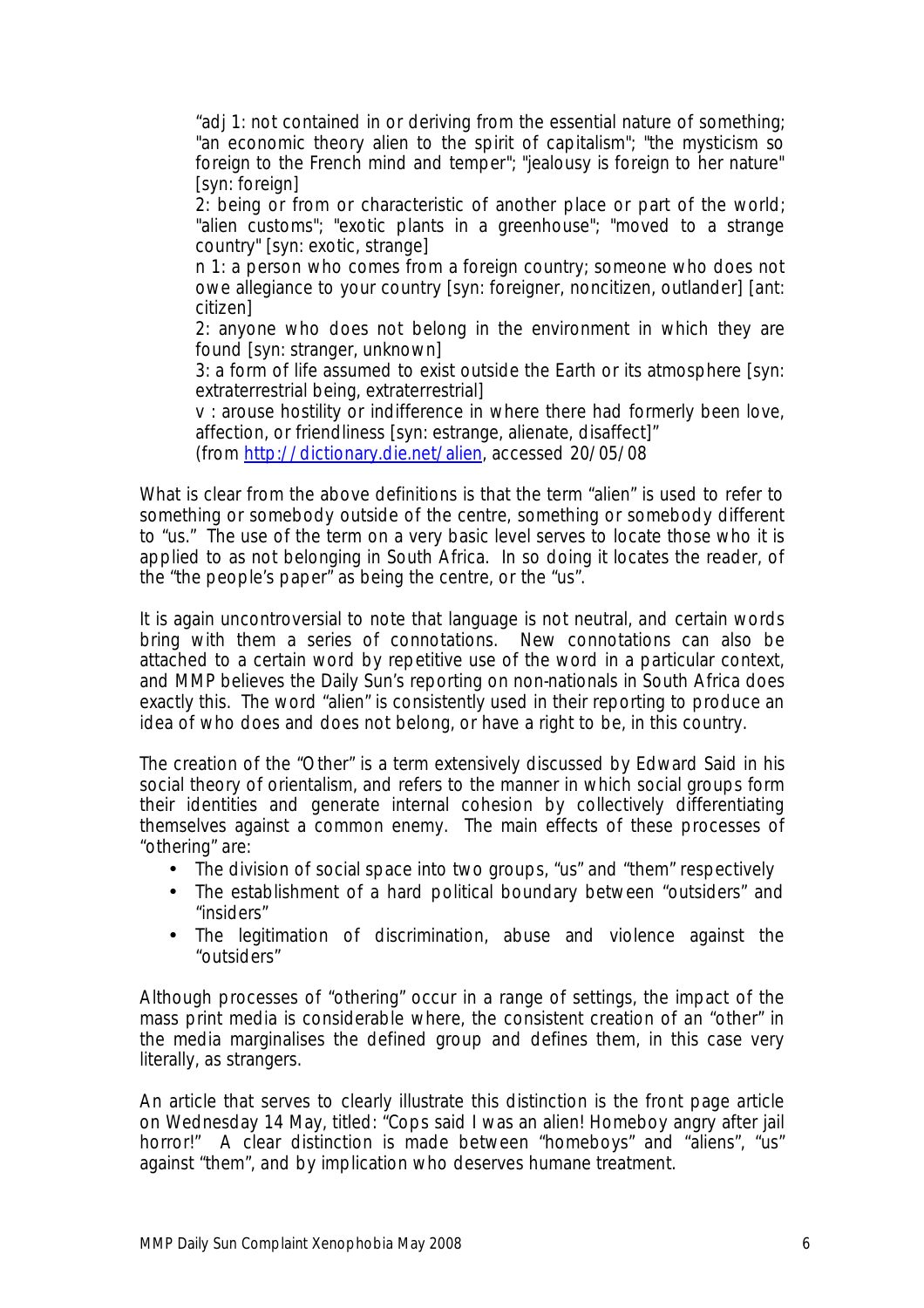The word "alien" is also weighted with further negative connotations in the *Daily Sun,* as it is almost always attached to stories about criminality, theft, and most recently the xenophobic attacks, as illustrated by the articles cited below. The continual reference to "aliens" and their link with some negative, often illegal, act would clearly create sub-conscious concerns if not acrimonious feelings regarding foreign peoples.

In addition, the *Daily Sun* deepens and builds further negative connotations into "alien" by often associating the word with a larger event or concept as can be seen in the following examples where "alien" is used together with the term, War ("War on aliens"), terror ("The alien terror"), and tsunami ("Mugabe's tsunami").

On a slightly different level, the *Daily Sun's* use and reference to aliens supports a reading of the people being referred to not only as foreign and on the margin and different, but from another planet and a threat to the "us". All such headlines bear a strong resemblance with science-fiction titles, further distancing *Daily Sun* readers from a human connection with non-South African residents. This link to "science-fiction aliens" is made overtly visual in the design of the logo that *Daily Sun* started to use after the second weekend of xenophobic attacks. This logo carries the caption: "The Alien Terror!"





 The logo was used in the Daily Sun reporting on the xenophobic attacks on 20/5, 21/5, 22/5 (left).Poster for sciencefiction movie "War of the worlds" to which it shows a strong resemblance (right).

The list below of *Daily Sun* articles on non-nationals shows the repetitive use of the word "aliens". On some occasions, the word "alien" is used even where a reference to the non-national identity of the article's subject is not relevant, violating clause 2.2 of the Press Code. "Bloody end of alien lover" (09/05/2008, p. 2) and "63 Aliens bust in crime drive" (9/04/2008, p. 13) are articles about crime and not about refugees or non-nationals. A reference to the nationality, or 'otherness', of the subjects was not necessary in these instances, and its only function appears to be a contribution to the perceptions that *Daily Sun* constructs about foreigners, in that the use of the word associates non-South African residents with negative events.

• "I know that thug!" "Do not rob thy neighbour! Nine alien thugs robbed a Metrorail security man… they did not know he had recognized one of them" (08/04/2008 p. 1)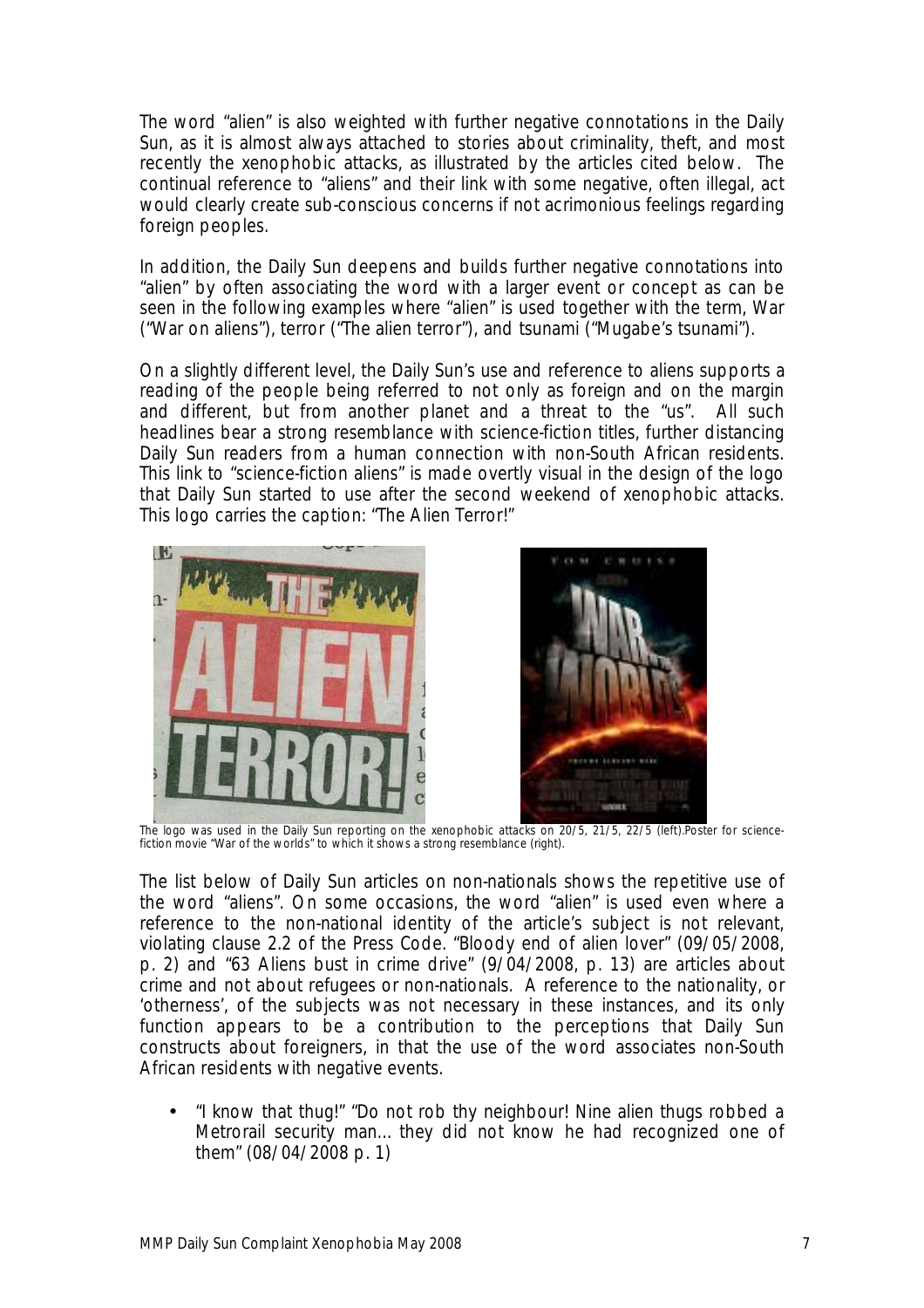- "Magic rats are stealing my cash!" "A tuck shop owner believes that a Zimbabwean merchant is sending debt collectors to her place – magical rats! The frightened woman admits that she has owed the alien merchant money since last year" (14/04/2008 p. 3)
- "This isn't magic, it's theft! Aliens disappear with the cash" (15/04/2008, p. 10)
- "63 Aliens bust in crime drive" (9/04/2008 p. 13)
- "Aliens: We've lost faith in cops" (15/04/2008 p. 2)
- "Alien girl (9) dies in attack! (16/04/2008 p. 5)
- "Bloody end of alien lover"  $(09/05/2008$  p. 2)
- "They wait for dark before they attack! Aliens use muthi to steal our cattle!" (09/05/2008 p. 11)
- "It's war on aliens! 20 bust for attacks!"  $(13/05/2008 \text{ p. } 4)$
- "Cops said I was an alien! Homeboy angry after jail horror (14/05/2008 p. 1)
- "War against aliens! Thousands forced to flee Alex" (14/05/2008 p. 2)
- "Aliens: The truth! *Daily Sun* tells why Alex exploded" (15/05/2008 p. 1)
- "Alex aliens want to go home" (15/05/2008 p. 2)
- "Destruction rages in Diepsloot! Looters wage war on cops as alien attacks spread"
- "Blood and flames! Aliens killed and injured as new attacks stoke flames of hatred" (19/05/2008 p. 3)
- "Rampage! 13 aliens dead as angry flames of hatred spread!" (19/05/2008 p. 1)
- "The Alien Terror!; Helicopter chases warring crowds! Fleeing the mighty wind! Going home to moz! Page 3" (20/05/2008 p. 1)
- "The Alien Terror!; Goodbye Mzansi! 500 fearful Mozambicans pack up and go…" (20/05/2008 p. 3)
- "The Alien Terror!; Battleground: Images of war in the streets!" (20/05/2008 p. 4)
- "Aliens run for their lives!" (21/05/2008 p. 1)
- "Shots fired in alien battle" (21/05/2008 p. 2)
- "We're leaving… with nothing! The alien terror!" (21/05/2008 p. 3)

The stories selected above are from the period April to May. MMP has a range of similar articles, some dating back to 2006, with similar links and storylines and can provide these on request.

In addition to clearly establishing non-nationals as the 'other', the *Daily Sun's* repetition and constant negative associations means the term has become a rhetorical declaration that shapes and distorts what is being said in the text. That is, the fact that the term is used, either in the headline or in a title or logo box means it colours, shapes and distorts what is in the text and the reading of it.

Even in those cases where the content may be positive, the use of "alien" in titles, or in the content, undermines or minimalises the effect, precisely because it necessarily shapes and distorts the reading of the articles. An example of this is, "SA is hell for alien kids" (08/05/2008 p. 10). The story is in essence about challenges being experienced by refugee children. It is positive that it was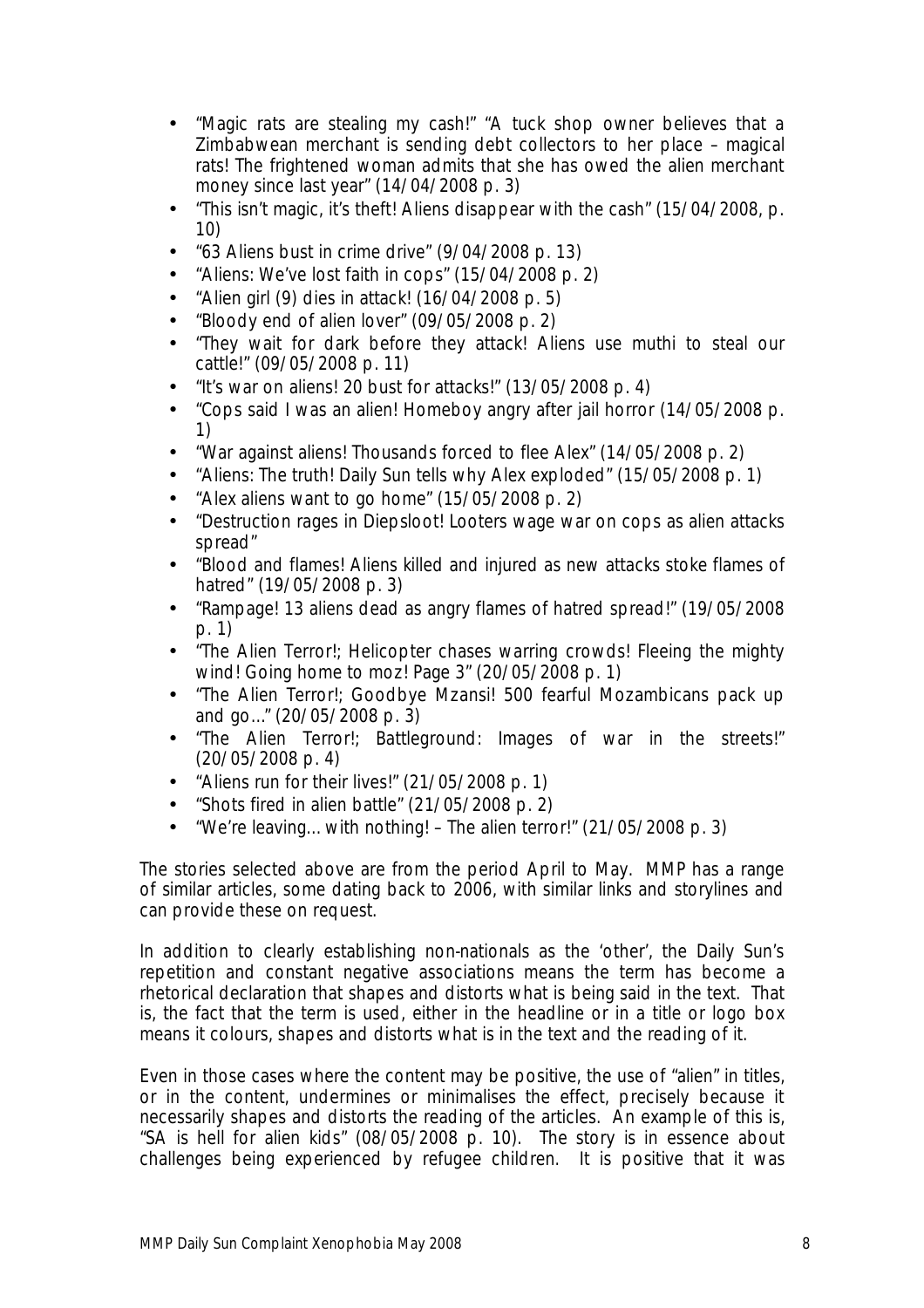covered, but the use of "alien" in the headline immediately draws empathy and understanding away from the children who are not "us".

Furthermore, by constantly using the term "alien" and its negative connotations and associations, the *Daily Sun* is clearly perpetuating negative stereotypes that are racially based and discriminatory. Accordingly, MMP submits that the *Daily Sun* has violated clause 2.1 which states:

2.1 The press should avoid discriminatory or denigratory references to people's race, colour, ethnicity, religion, gender, sexual orientation or preference, physical or mental disability or illness, or age.

That the nationality of the people involved is, in many instances, irrelevant to the story being told, suggests that the *Daily Sun* has also violated clause 2.2 which states:

2.2 The press should not refer to a person's race, colour, ethnicity, religion, gender, sexual orientation or preference, physical or mental illness in a prejudicial or pejorative context except where it is strictly relevant to the matter reported or adds significantly to readers' understanding of that matter.

While an individual analysis of one item alone may not yield this finding, it is the pattern, in reporting and editing, that reveals the *Daily Sun's* construction and support of stereotypes and semantic manipulation of its readers.

In creating a level of understandability and even acceptability of the xenophobia, MMP submits that the *Daily Sun* has crossed a line of media responsibility and ethics. However, MMP is not equipped or qualified to judge whether or not in addition to being violations of the above mentioned clauses of the Press Code, whether such continued use and repetition of discriminatory stereotypes amounts to hate speech, as well. Accordingly, MMP submits this is a matter that the Press Ombudsman and the South African Human Rights Commission can investigate and, if necessary, take further action on in assessing to what extent if any the *Daily Sun's* coverage is in violation of clause 2.3 "material which amounts to hate speech."

### **2.2 Aliens, government and** *Daily Sun* **readers**

MMP supports the *Daily Sun's* efforts to reflect the problems, concerns and ideas of their readers in their coverage. Indeed, one of the most positive aspects of the creation of the *Daily Sun* is that it targeted a group of readers who previously had been largely marginalised. It is also important to bear in mind that there are many serious challenges that need to be addressed in South African society and the media, and a significant amount of information needs to be communicated.

However, media users utilise the information that is provided as a means to construct a framework through which they see reality and with which readers make sense of their everyday lives. As noted previously, language does not provide a neutral view on reality, and neither does media.

Clearly, it is vital to report on the xenophobic violence, on failures of government, and other key social actors as the majority of media have. However, it is not sufficient, in the South African context, for a news medium to claim that it is just merely reflecting the ideas that circulate amongst its readers, where,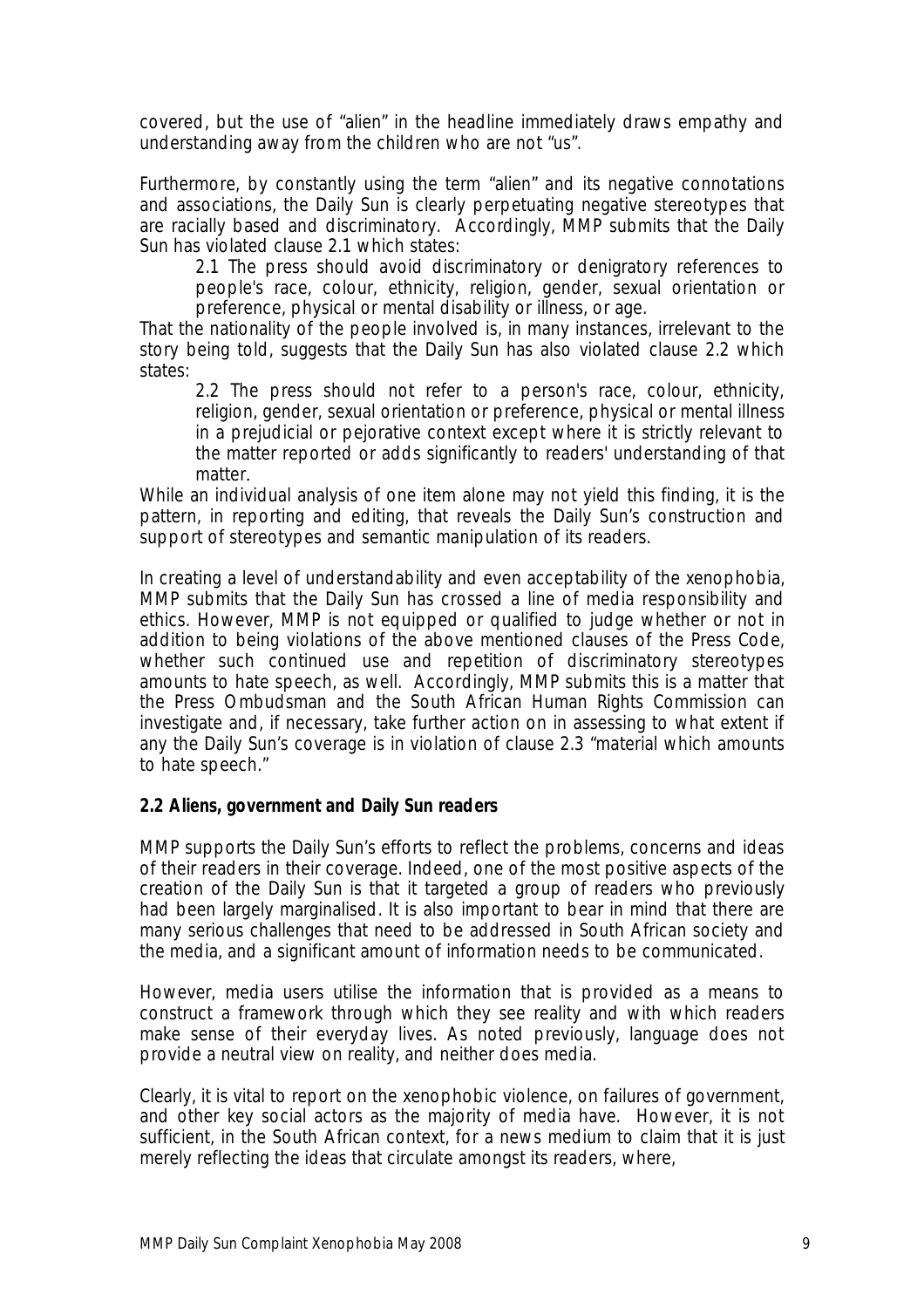"the people of South Africa believe that South Africa belongs to all who live in it, united in our diversity" (Preamble South African Constitution)

and that there is a need to,

"heal the divisions of the past and establish a society based on democratic values, social justice and fundamental human rights," (Preamble South African Constitution).

It should be further considered that stereotyped and racist ideas about nonnational people do not just come into being on their own spontaneously. Such ideas are created in a dialogue between different actors, two of them being the media and their public. Every time the *Daily Sun* chooses to make use of negative stereotypes and language when referring to non-nationals, they are both supporting and producing a perception that can become reality for its readers.

This is not to suggest that many of the issues and challenges the *Daily Sun* reports on are not valid or do not resonate with its readers, rather it requires an understanding of news which accepts that the media does not simply reflect reality but is performative; it presents the world to its readers from a particular perspective and to varying degrees constructs a particular reality. It constructs this reality directly through the stories it selects, the way the paper is laid out, the language used and images portrayed. In the present context, the *Daily Sun*, does this indirectly by asking its readers to position themselves in a very particular way in relation to understanding the non nationals and the state. As presented earlier through the repetition of negative connotations of "aliens", readers are asked to position themselves as the centre, with non-nationals as the other, as different, as criminal and wrong. Not only does this serve to perpetuate negative stereotypes and discriminatory language, it also serves a broader ideology of positioning the "aliens" as not belonging, as people who really should not be here as being a problem for local South African people.

MMP is not claiming that the *Daily Sun* blames foreigners for the problems experienced in South African society. The *Daily Sun* is in fact very clear as to who they blame for not solving, or indeed enabling, 'the problem'. The editorial that was published on their front page on 15/05/2008, states,

"It's ANOTHER government failure. Let there be no mistake about this: If there is blame here, it lies on the shoulders of the government and its agencies."

However, although the government is the one who is to blame the editorial clearly infers *who* is the problem. To highlight this, the following sections from the editorial are useful:

- "Too many South Africans are walking around unemployed while many foreigners, often prepared to work for less money, have jobs. Job creation has not kept up with reality in our country."
- "South Africans living in tin and cardboard shacks are tired of seeing foreigners buying RDP houses from corrupt officials. These houses are supposed to be free to the poorest South Africans. But too many housing and local council officials are crooks."
- "Many of us live in fear of foreign gangsters and conmen. Much terror has been caused by gangs of armed Zimbabweans, Mozambicans and others. Not every foreigner is a gangster, of course – but too many are. And too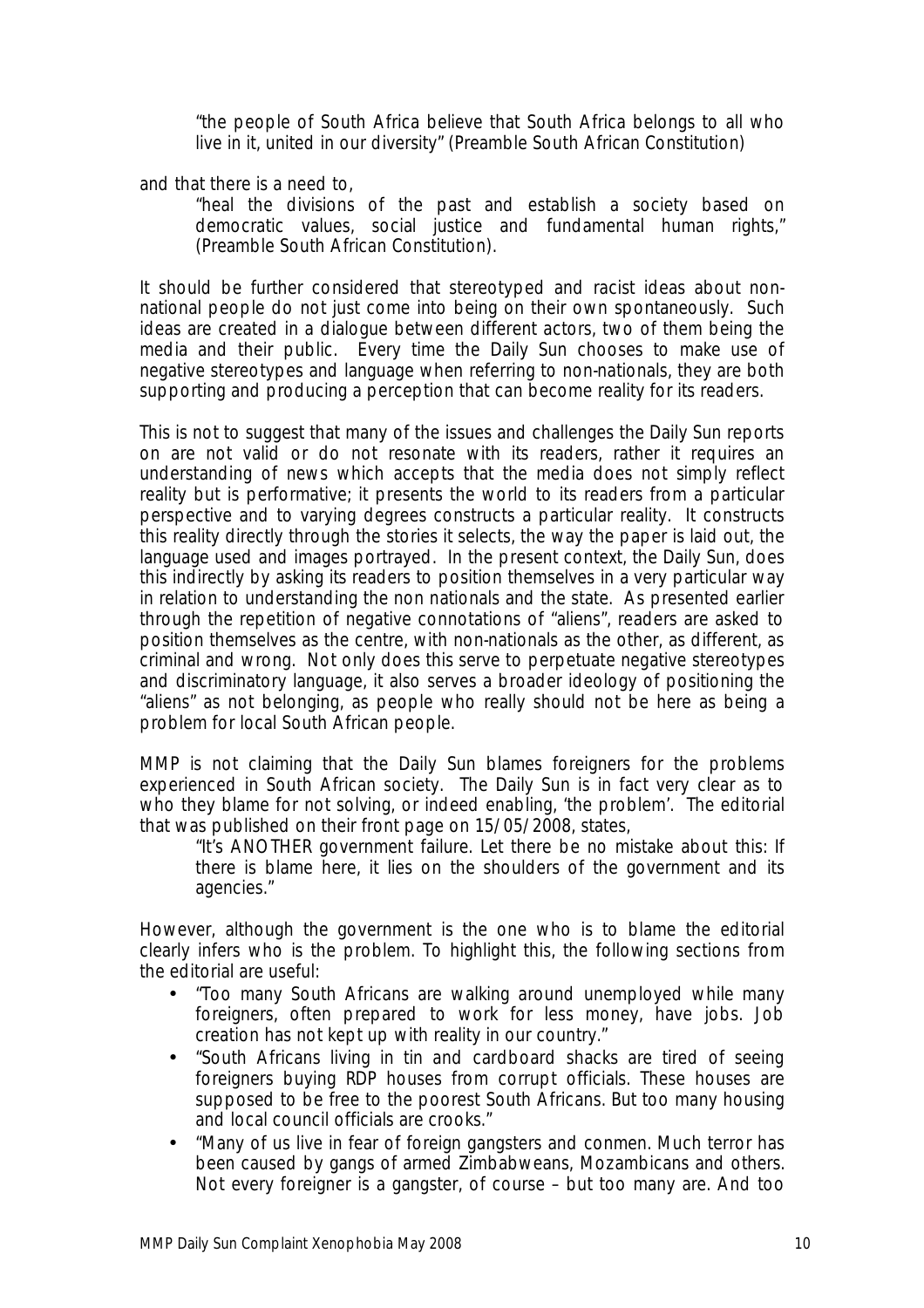many of our cops are NOT doing their jobs. They concentrate instead of making a few fast bucks out of helpless aliens."

The passages from the editorial, above, in the *Daily Sun* clearly portray foreign people as those who benefit from government negligence or direct support, or indeed from the "aliens" apparent inherent criminality, making it seem like their 'otherness' is the reason why they are being advantaged.

In addition to the construction of alien as evil not belonging, the other common trend in the reports submitted is for the state to be continuously represented as a failure on every level. While this is not necessarily directly linked to the representation of non-nationals, it serves to highlight another key element of the coverage that is limited and unfair.

The editorial also leaves the reader with the perception that government is apathetic and corrupt. This is further underlined by another editorial the following week (19/05/2008 p. 8), which states,

"What has government done so far to make life unbearable for criminals? ABSO-BLOODY-LUTELY NOTHING!"

In an article titled, "Bob's Tsunami", *Daily Sun* clearly again blames the problem on the South African government by stating;

"President Mbeki says there's no crisis in Zimbabwe – but the flood of miserable refugees rises every day." (17/04/2008 p. 1)

While "aliens" are again not directly blamed, it is clear that without the "aliens", solving the issues affecting ordinary South Africa's lives would be easier.

What is also of great concern is that these editorials and articles may encourage readers to distrust information disseminated from government authorities. In their coverage of the recent xenophobic violence in Johannesburg, the *Daily Sun* does make use of government or government related sources that condemn the violence.

- Jacob Zuma (16/05/08 p. 4 and 19/05/08 p. 3),
- Gauteng Safety and Security MEC Firoz Cachalia (14/05/08 p. 2),
- Home Affairs Minister Nosiviwe Mapisa-Nqakula (15/05/08 p. 2),
- Winnie Mandela (15/05/08 p. 2),
- Cosatu and the SACP.

All are quoted in *Daily Sun* articles about xenophobia, condemning the violent events. However, all sources mentioned are the same authorities the *Daily Sun* accuses of inactivity, and failure.

"If there is blame here, it lies on the shoulders of the government and its agencies." (15/05/08 p. 1)

The *Daily Sun's* own coverage undermines the effect of such quotes.

It would seem difficult to argue that there are no non-nationals are involved in crime, crime does after all occur all over the world. Equally there is a great deal of validity for the concerns of the readers of the *Daily Sun* about lack of houses, and unemployment. A Sunday Times editorial on 18/05/2008 also stated: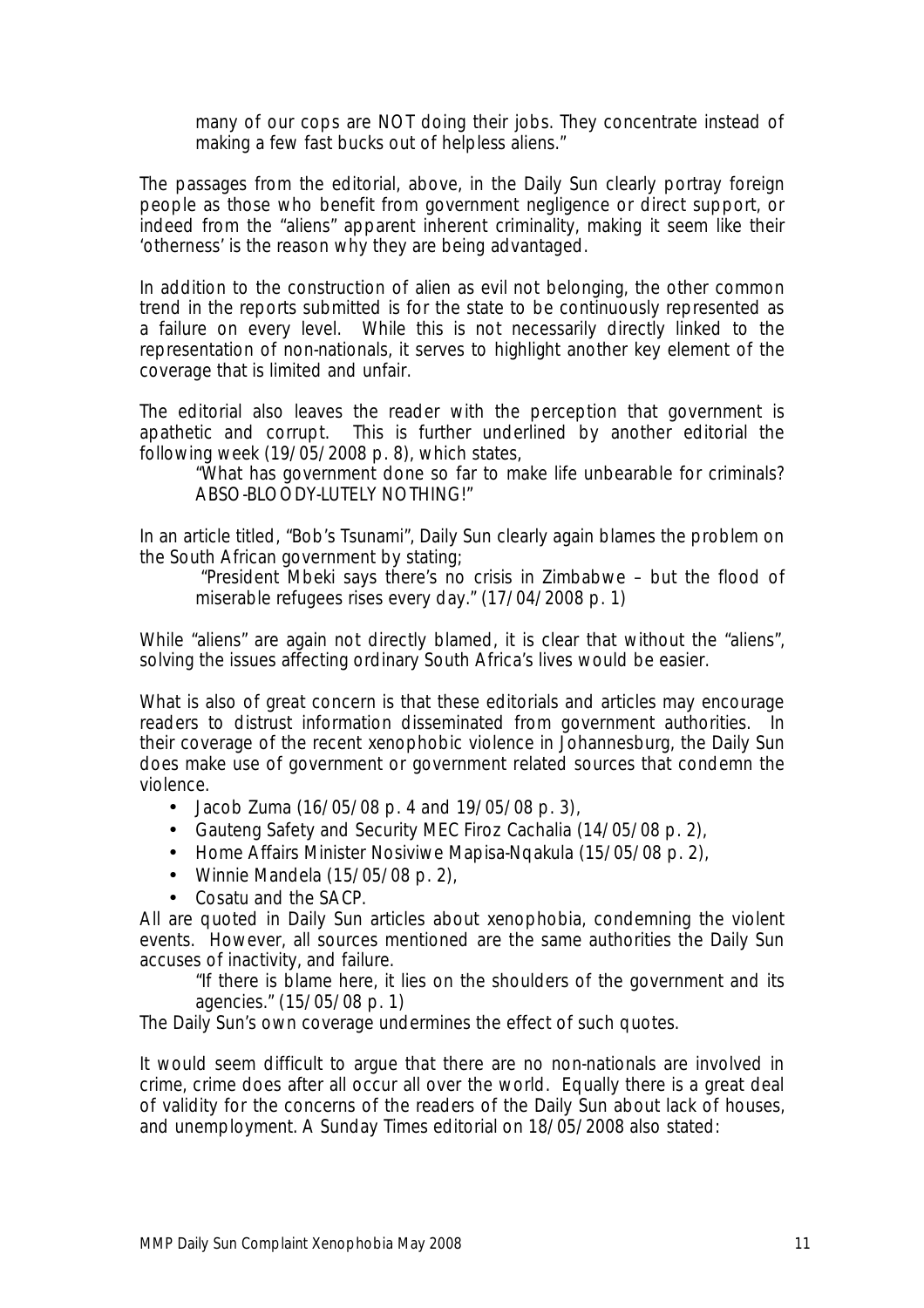"Poor people feel the competition firsthand. They see the limited benefits of the liberation for which they struggled hard being usurped by newcomers."

It is clear that the poor are always going to be the ones who experience first hand the most direct impact of refugees, and service delivery limitations. Even with all these issues taken to be valid to varying degrees, the structure of the reporting of the xenophobic attacks and the role of the state is clearly not only biased and limited but perspective is presented that condones xenophobia, and a state that has completely failed its people.

If this perspective is clearly present, then the violence being meted out to nonnationals seems justified. After all, following this logic, if the state as the key agency for implementing law and order has failed, what choice is left for ordinary South Africans but to take the law into their own hands? Certainly the front page story of the *Daily Sun*, "flames of fury" would support such a notion.

On the same page as the editorial of the 15th of May, is a picture of two injured men and a flaming truck, with the caption, "Flames of fury!" The story opens with the words,

"Angry crowd attacks! They've discovered the hard way that crimebattered people have had enough of suspicious strangers!"

The story later explains that the town, where the violence occurred, had been suffering from crime and the police had done nothing to help them. The violence and mob justice covered is not condemned, nor is there a clear mention of the need and imperative for democratic justice.

This position is further supported by the absence of suggesting alternatives to violence as a means of solving problems, or of unpacking multifaceted issues and events. Even the editorial on 26/05/2008 which seems to suggest there should be alternatives and that the violence should be stopped fails to offer any concrete possible solutions.

"There are less deadly ways to attack our problems. There are MANY clever, creative and honest ways to fight poverty… we write about them in *Daily Sun* every day."

**Simplification of multi-causal issues:**

The problems that are mentioned as important causes for xenophobia are unemployment and housing issues. Clearly the levels of unemployment and lack of housing are unacceptably high. Both are complicated issues, caused by many different factors. The *Daily Sun* does not try to unpack the issues for their readers. While it would be unusual for a tabloid like the *Daily Sun* to offer analysis of these issues there are a variety of methods that could be adopted to unpack and explain the issues that need to be addressed. In the editorial of 15/05/2008, oversimplification suggests that foreigners benefit from government failure. Their "otherness" being the reason for this, while there most certainly are additional reasons; including skills levels discrepancies.

Even the reason for the outbreak of the violence is oversimplified, being framed as "another government failure", where many other newspapers have suggested that the other reasons for the expansion of violent attacks is not people's hatred of foreigners but linked to poverty and criminal violence, and a culture of violence.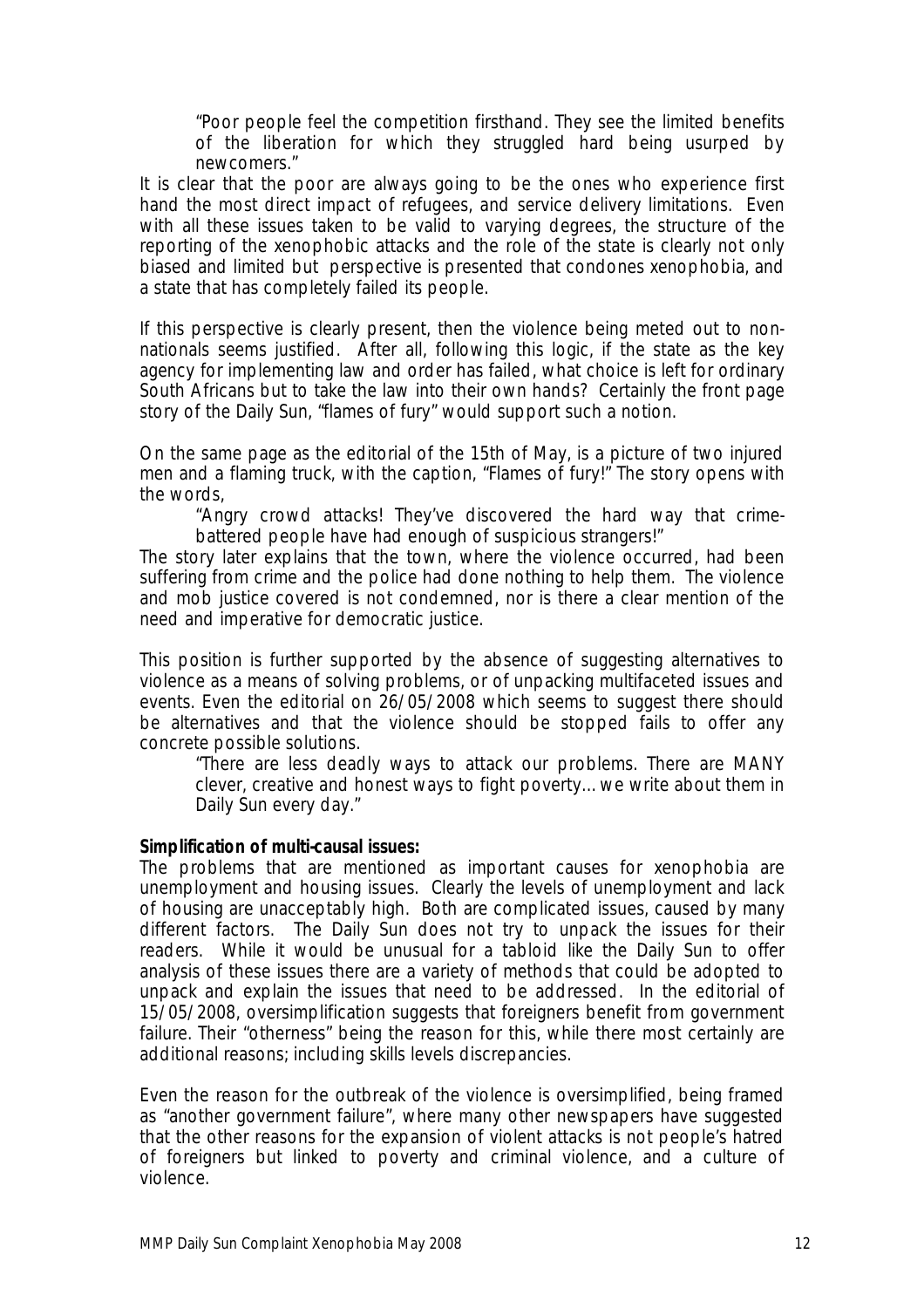As mentioned previously the *Daily Sun* has previously fulfilled their responsibilities as a newspaper and reflected issues that are of concern to South African citizens. However, the *Daily Sun* does not make a sufficient effort to provide its readers with reasonable solutions. Many citizens rely on the press/media to tell them what avenues are available for taking appropriate action. Newspapers, therefore, have an immense opportunity and responsibility to empower their readers. Reflecting readers' concerns, but limiting their understanding of the causes is in opposition to the media's purpose and responsibilities. Not only does the *Daily Sun* miss out on an opportunity to empower their readers by reasonably unpacking the reasons for their problems, it also leaves readers with a skewed, limited and biased version of the problems.

In addition to not enabling readers to understand their issues better, the *Daily Sun* does not provide more positive avenues for channelling their dissatisfaction and addressing their concerns, such as giving names and telephone numbers of government agencies and officials, or showing successful stories about people filing a complaint.

This level of xenophobic reporting, as well as, fundamentally unfair reporting is particularly alarming in light of:

- the continued and unjustifiable usage of negative and discriminatory stereotypes being perpetuated in the *Daily Sun's* reporting of nonnationals;
- the repetitive usage of "alien" logo's and symbols, such as "Alien terror" and "War on aliens";
- the biased and limited representation of government and government agencies;
- the failure of the *Daily Sun* to clearly condemn the violence, except until most of it had been contained;
- the failure of the *Daily Sun* to offer any nonviolent alternatives, or additional information to help prevent violence and to condone mob justice; and,
- the *Daily Sun's* large market in urban areas with a demography that is closely aligned with that of the areas where the violence has taken place.

It is clear, that even if only some of these concerns were clearly present that it would be impossible to suggest that the coverage of non-nationals by the *Daily Sun* during this period was fair, balanced, accurate or non discriminatory. It is clear therefore that the *Daily Sun* has contravened the following fundamental clauses of the Press Code:

1.1 The press shall be obliged to report news truthfully, accurately and fairly.

1.2 News shall be presented in context and in a balanced manner, without any intentional or negligent departure from the facts whether by:

1.2.1 Distortion, exaggeration or misrepresentation;